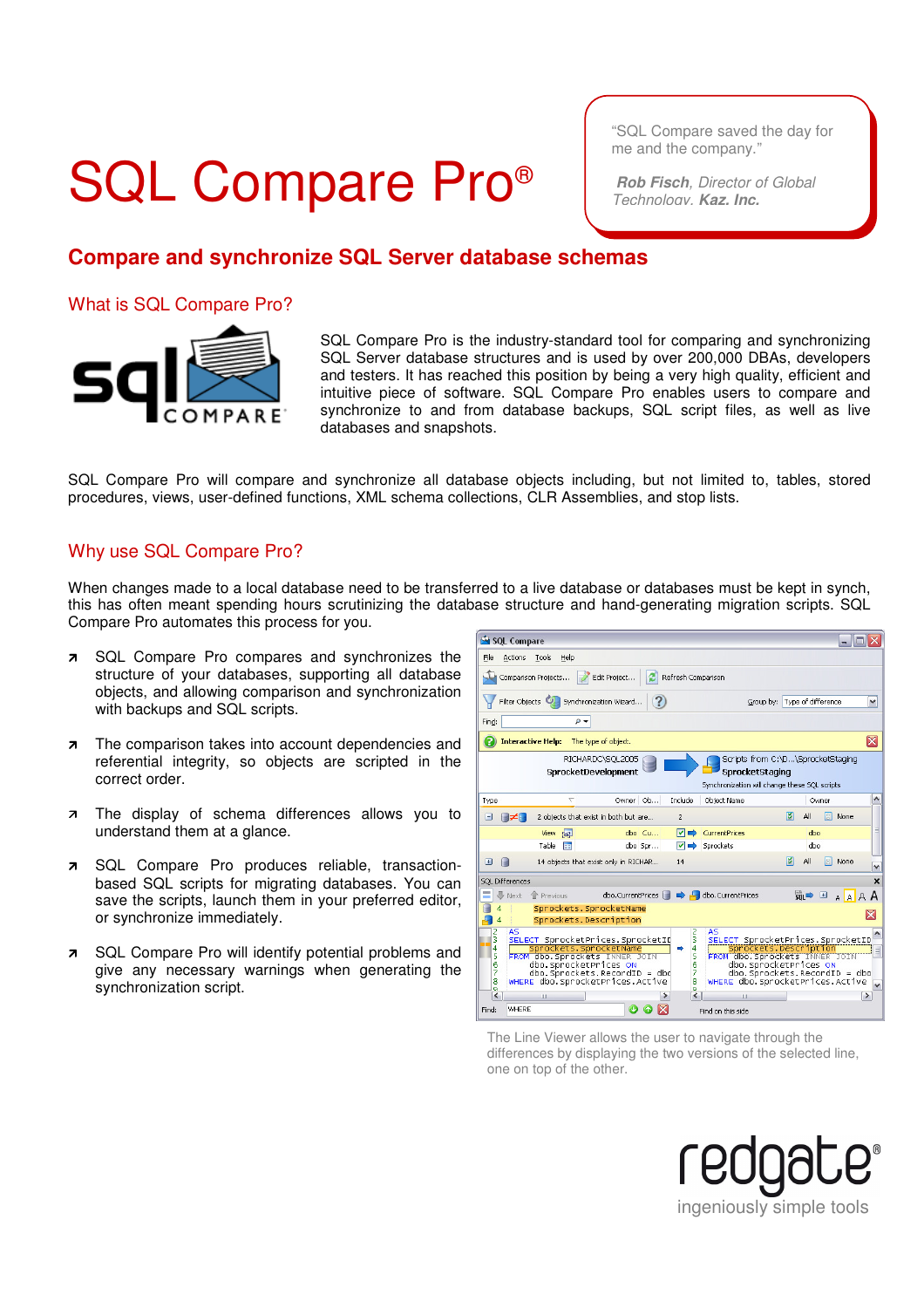# SQL Compare Pro® (continued)

| TC_ROGER\SQL2005<br>TC_ROGER\SQL2005<br><b>WidgetProduction</b><br><b>WidgetStaging</b> |                                              |                                 |                                                     |
|-----------------------------------------------------------------------------------------|----------------------------------------------|---------------------------------|-----------------------------------------------------|
| Data source type:                                                                       | Live database                                | Data source type: Live database |                                                     |
| Server:                                                                                 | Live database<br>Snapshot<br>Scripts folder  | v<br>Server:                    | TC_ROGER\SQL2005<br>Y                               |
|                                                                                         | ľŹ.<br>Backup<br>◯ SQL Server authentication |                                 | Windows authentication<br>SQL Server authentication |
| User name:                                                                              |                                              | User name:                      |                                                     |
| Password:                                                                               | Save password                                | Password:                       | Save password                                       |
| Database:                                                                               | WidgetStaging                                | $\checkmark$<br>Database:       | WidgetProduction<br>$\checkmark$                    |

As well as a live database, you can select snapshots, scripts folders, and backups as a data source.

### Technical specifications

SQL Compare Pro runs on a user's PC and accesses SQL Servers over the network. It is also possible to run SQL Compare Pro on a server.

#### **Supported Environments**

SQL Server 2008, SQL Server 2005, and SQL Server 2000

#### **Operating Requirements**

- **7** Windows 2000, Windows XP, Windows Vista or Windows 2003 Server
- SQL Server 2000, 2005 or 2008
- 7 Microsoft .NET Framework 2.0<br>7 MDAC 2.8+
- MDAC 2.8+
- 256 MB RAM
- 200 MB hard disk space
- **Runs on a user's PC** (can also run on a server)

## How does SQL Compare Pro work?

Once a data source has been selected, SQL Compare Pro reads information about the structure/schema and then scripts the database. It compares the two, identifies differences and generates the scripts for synchronizing your databases in either direction. When doing this, SQL Compare Pro takes into account dependencies and referential integrity.

## Who should use SQL Compare Pro?

SQL Compare Pro is used by DBAs and developers who work with multiple SQL Server databases.

> "The thing I love most about SQL Compare is that it reduces a mind-numbingly tedious, severely time-consuming task down to a handful of button-clicks and a casual glance. [...]

> Without SQL Compare, and given 700 rows in sysobjects plus 13,000 rows in syscolumns in the production db, it would've taken me hours upon hours"

**Mark McGinty**, Database Analyst/Consultant

"One of the key draws for Red Gate tools has always been the price point and the rapid return on investment. The SQL Bundle has been a standard for my toolbox since 2000, across 4 jobs."

**Peter Daniels**, Database Administrator, **InComm**

"In some projects we have five simultaneous database environments to keep in synch. I downloaded the SQL tools from Red Gate and the next 14 days were the best SQL days in my life."

**Guðbjartur Haraldsson, Kaupthing Bank**